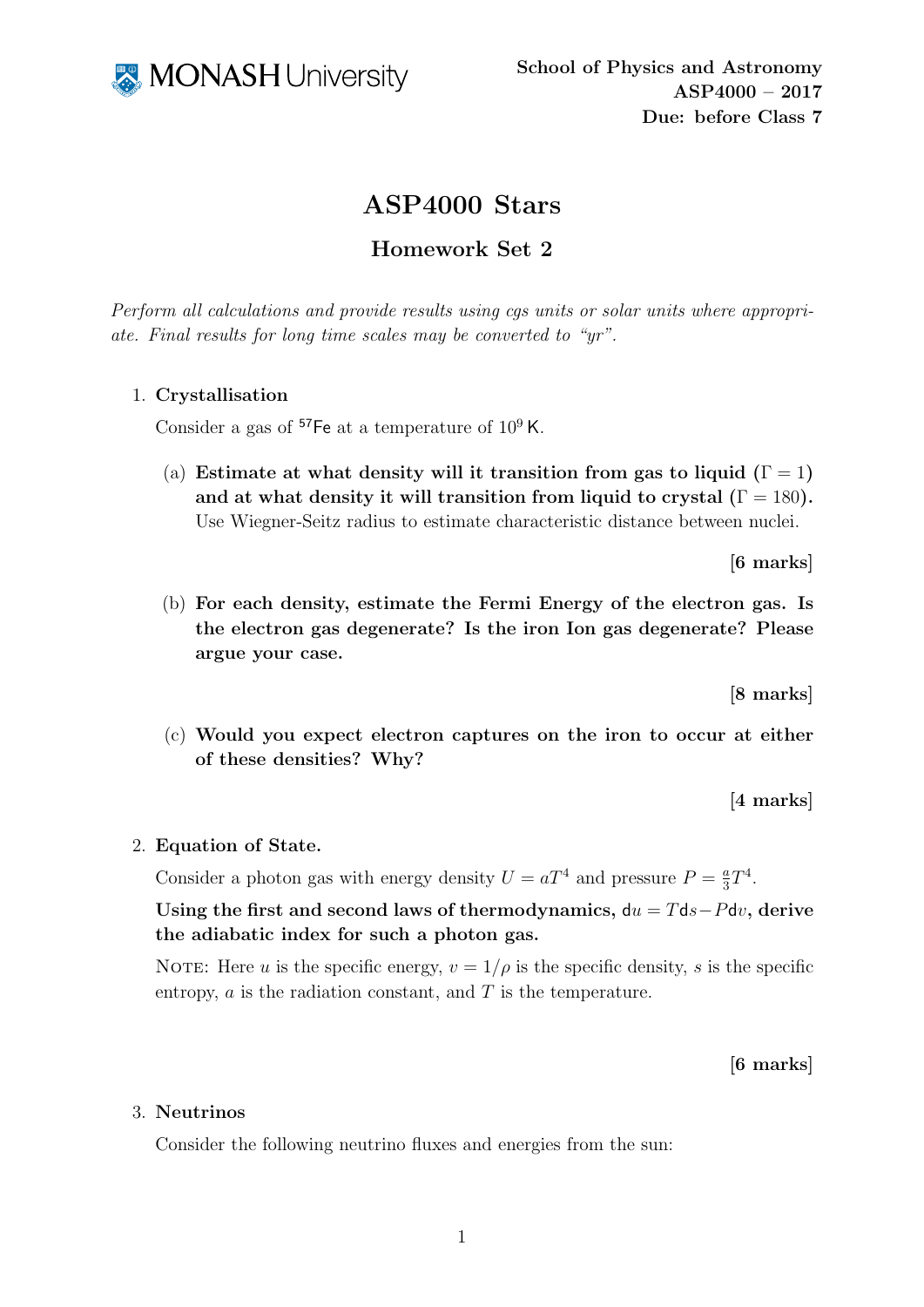| Source                                          | Flux at Earth      | Energy                     | Average |
|-------------------------------------------------|--------------------|----------------------------|---------|
|                                                 | $(m^{-2} s^{-1})$  | (MeV)                      | (MeV)   |
| $\mapsto {}^{2}H + e^{+} + \nu_{e}$<br>$p + p$  | $6.0\times10^{14}$ | ${}_{\leq 0.42}$           | 0.263   |
| ${}^{7}Be + e^{-} \longmapsto {}^{7}Li + \nu_e$ | $4.9\times10^{13}$ | $0.86$ (90 %); 0.38 (10 %) | 0.80    |
| 8B<br>$\mapsto {}^{8}Be + e^{+} + \nu_{e}$      | $5.7\times10^{10}$ | $\leq 15$                  | 7.2     |

(a) What is the energy flux (erg cm<sup>-2</sup>s<sup>-1</sup>) at the surface of the earth?

[2 marks]

(b) How many solar neutrinos are on average in a box of  $1 \text{ cm}^3$  on the surface of the earth at any given time? Assume neutrinos move at the speed of light.

[2 marks]

(c) What is the energy density from neutrinos (in erg/cm<sup>3</sup>) at the surface of the earth?

[2 marks]

#### 4. Nuclear Reaction Rates

Based on the general dependence of a non-resonant binary nuclear reaction,

$$
\langle \sigma v \rangle \propto (k_{\text{B}}T)^{-2/3} \exp \left\{-\frac{3}{2} \left(\frac{4\pi^2 Z_1 Z_2 e^2}{h}\right)^{2/3} \left(\frac{m_{\text{red}}}{k_{\text{B}}T}\right)^{1/3}\right\}
$$

compute the temperature sensitivity of one of the key neutron source reactions, <sup>22</sup>Ne( $\alpha$ ,n)<sup>25</sup>Mg at  $T = 3 \times 10^8$ K, that is, compute the exponent n in

 $\langle \sigma v \rangle \propto T^n$ 

where  $n$  is given by

$$
n = \frac{\mathrm{d}\ln \langle \sigma v \rangle}{\mathrm{d}\ln T}.
$$

This should be done analytically. Here  $Z_i$  are the charges of the nuclei, e is elementary charge, h is the Planck constant,  $k_B$  the Boltzmann constant, and  $m_{\text{red}}$ the reduced mass of the two nuclei.

[8 marks]

#### 5. Stellar Collapse.

Assume a star initially in hydrostatic equilibrium collapses to a black hole. For simplicity, let's assume each shell collapses to the center in the free-fall time scale (dynamical time scale) given by

$$
\tau_{\rm ff} = \sqrt{\frac{3\pi}{32G\bar{\rho}(m)}}
$$